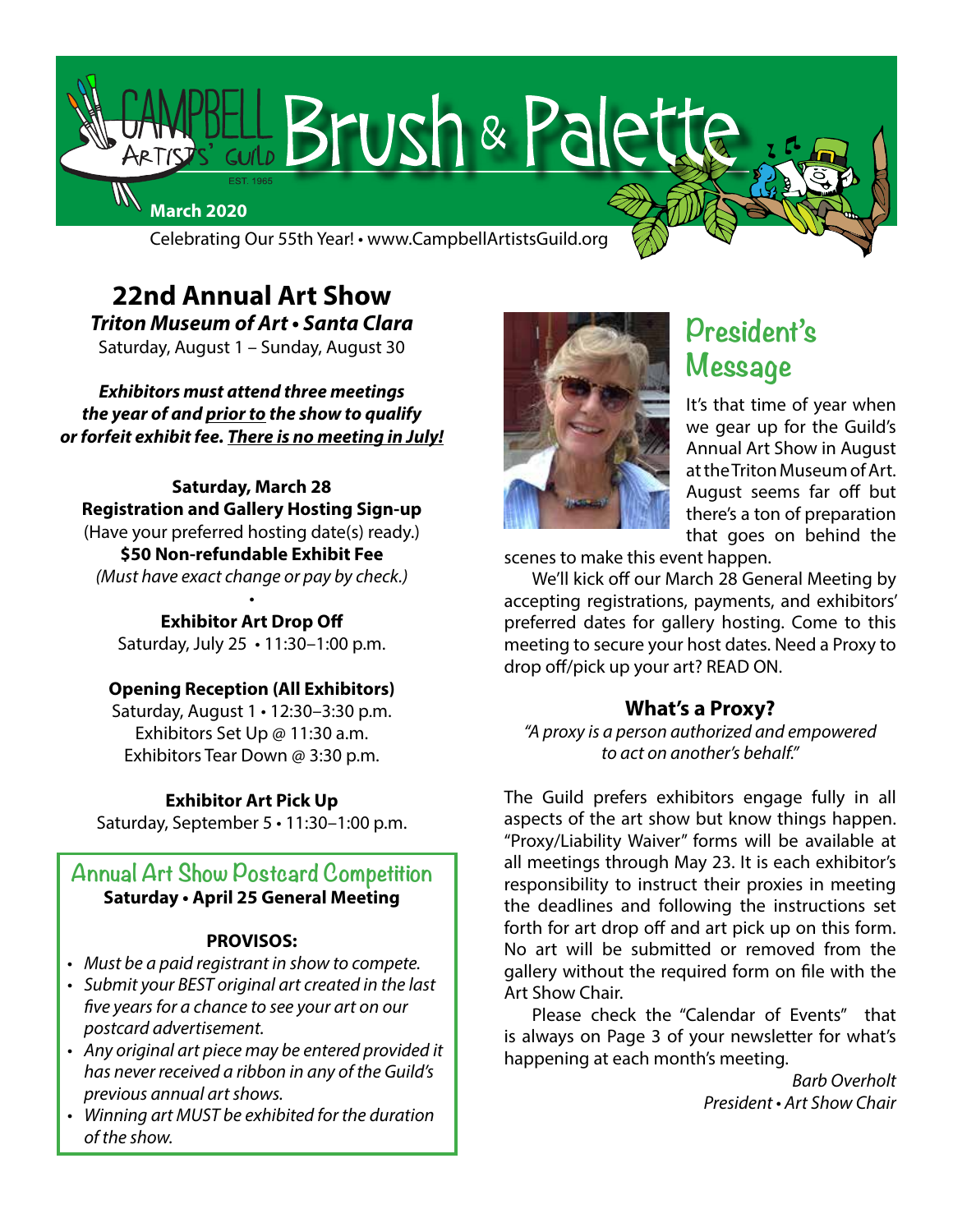# **Artist-of-the-Month**

Thanks to our talented members who participated in our Artist-of-the-Month and Blue Ribbon Gallery competitions in February and congratulations to the winners.



**First Place** Liyuza Eisbach *"*Blue River" • Acrylic



**Third Place** Mayumi Schmidt "Gondolas" • Watercolor



**Second Place** Jackie Bishop *"*Mist at Halifax" • Watercolor

# **Blue Ribbon Gallery**



**Kristie Rogers** *"*Marsh Visitor" • Pastel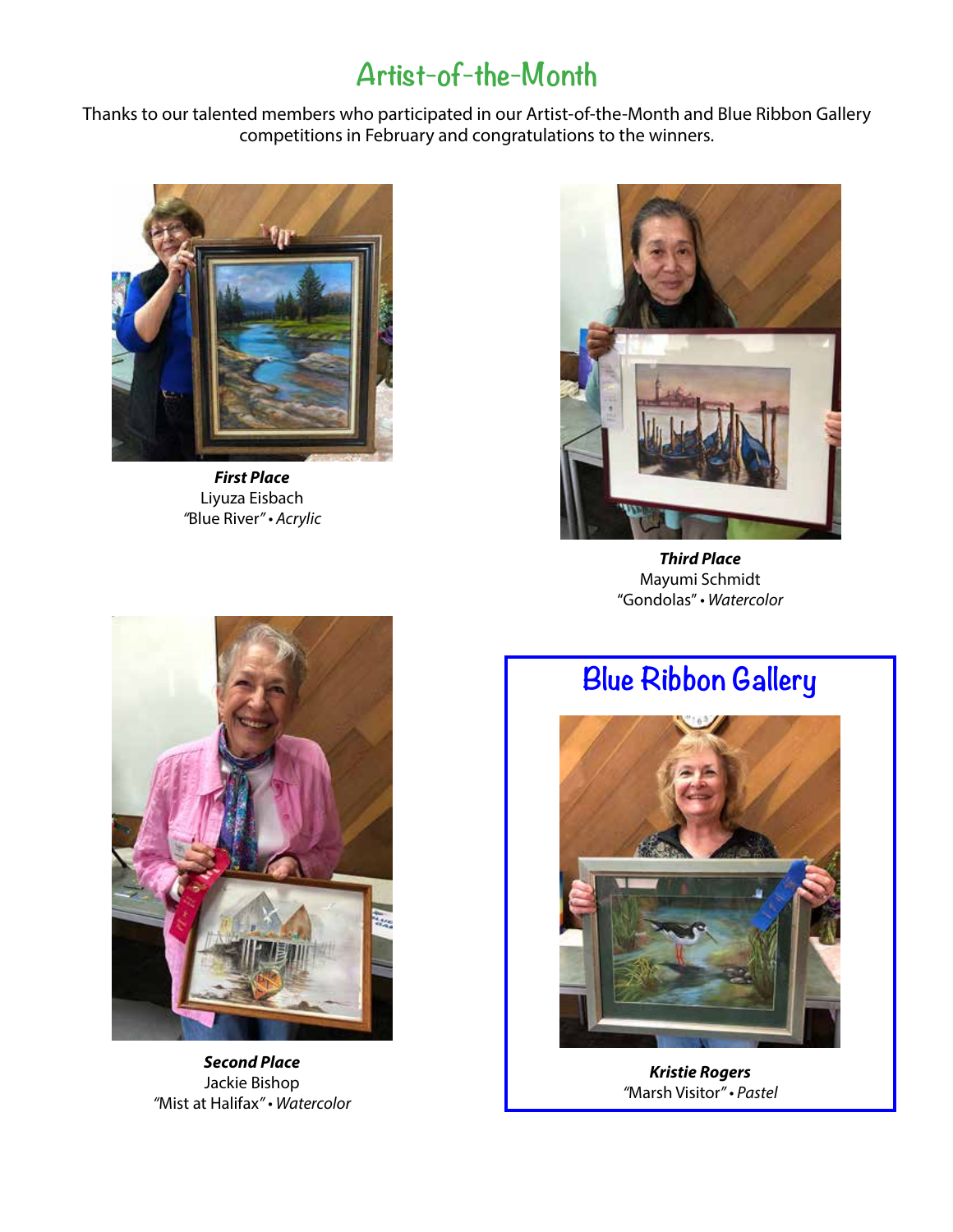# **2020 Calendar of Events**

# **Meeting facility opens at 12:30 p.m.**

Submit art for competitions: **12:30–12:45 p.m**.

Register your art directly with Awards Chair Robert Kambak at the speaker's podium.

**Demonstrators** – All members are requested to do their part in searching for and



obtaining local artists for our monthly meetings that will not only be educational but inspiring! **Contact Program Chairs Cathy Down or Mary Kahn** to confirm calendar openings and speaker compensations. "Speaker/Demonstrator Engagement" forms are always available at each meeting at the Membership Table.

# **January 25, 2020**

- Membership Renewals Due
- 2019 Artist-of-the-Year Competition
- **BEGIN** 2020 Artist-of-the-Month Competition
- **Demonstrator: Julia Munger Seelos, http://juliaseelosgallery.com/**

# **February 22**

- **BEGIN** 2020 Blue Ribbon Gallery Competition
- Artist-of-the-Month Competition continues
- **Demonstrator: Guild Member Elton Glover will demo Acrylic Liquid Pour**

# **March 28**

- Monthly competitions continue
- **BEGIN ART SHOW** Registration and pay
- Gallery Host sign up (first come, first served)
- **•** Must be paid and registered to enter **Postcard Competition in April**
- **Demonstrator: Guild Secretary Diann Klink will demo Acrylic Abstract Techniques**

# **April 25**

- Competitions continue
- **ART SHOW:** Register and pay
- Art Show Postcard Competition (**proviso**: must be registered and paid in art show)
- **Demonstrator: Pat Jimenez**

# **May 23**

- Monthly competitions continue
- **LAST CHANCE**:
	- Art Show Registration
- **BEGIN** Host and Food Sign-ups (art show)
- Art Show Postcard Distribution
- **Demonstrator: Jeff Bramschreiber**

# **June 27**

- Monthly competitions continue
- **FINAL CHANCE**:
	- Art Show Postcard Distribution
	- Host and Food Sign-ups
	- **Demonstrator: Linda Curtis Acrylics**

# **July 25 • NO MEETING**

11:30 a.m. Art Drop Off at Triton

# **August 1 Art Show Opening Reception**

- **11:30 a.m.** Exhibitors Set Up Reception
- **12:30 3:30 p.m. Artists' Reception**

### **August 11 •** National Night Out at Gallery **August 22**

- Competitions continue
- 20th Annual Art Show in process
- **Demonstrator:**

**September 5 •** Art Pickup at Triton

# **September 26**

- Competitions continue
- **Demonstrator:**

# **October 24**

- Nomination of Officers for 2021
- Competitions continue
- **Demonstrator:**

**November** – No meeting. Happy Thanksgiving!

# **December 5**

- Election of Officers for 2021
- **Final** 2020 Artist-of-the-Month Competition
- **Final** 2020 Blue Ribbon Gallery Competition
- Holiday Potluck Party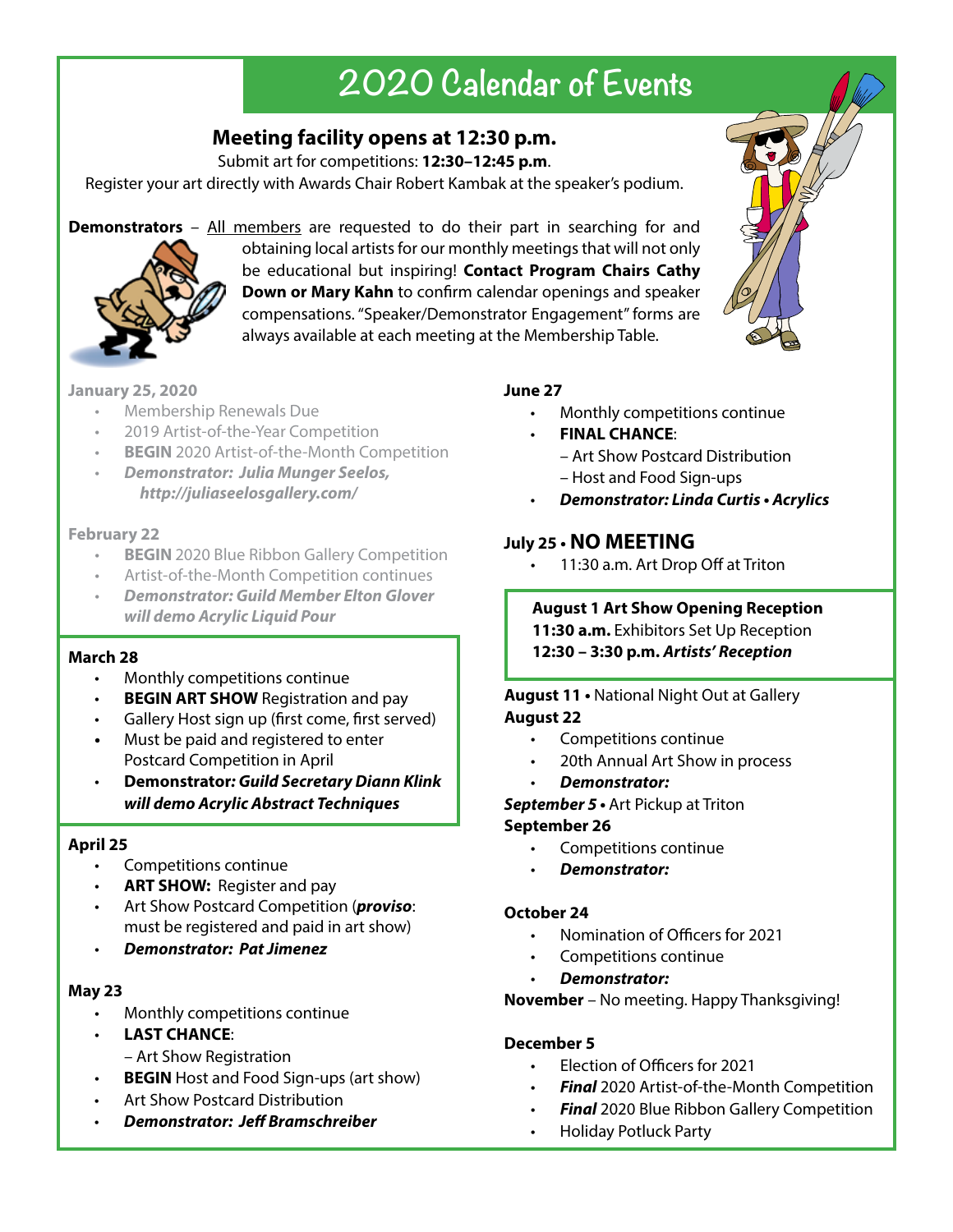

# **Business Meeting Minutes • March 12**

**Guild Executive Board –**

President Denis Wik, Vice President Marlene Bird, Treasurer Sharon La Bouff, Secretary Diann Klink, Membership Barb Overholt, Awards Mary Kahn.

Due to concerns over the spread of the coronavirus, your Guild Board postponed its meeting in March.

# **Artists' Resources**

# **Art Supplies Online**

| Jerrys Artarama                        | www.JerrysArtarama.com |
|----------------------------------------|------------------------|
| <b>Art Supply Warehouse</b>            | www.aswexpress.com     |
| <b>Dick Blick</b>                      | www.dickblick.com      |
| <b>Utrecht</b>                         | www.utrechtart.com     |
| <b>Cheap Joe's Art Stuff</b>           | www.cheapjoes.com      |
| <b>Daniel Smith Fine Art Materials</b> |                        |
|                                        | www.danielsmith.com    |

#### **• Art Instruction/Information Online**

www.artistsnetwork.com www.wetcanvas.com www.artistdaily.com www.aionline.edu www.academyart.edu www.art.edu www.onlineartinstruction.com www.free-online-art-classes.com www.guidetooilpainting.com www.YouTube.com

#### **• Local Museums/Galleries (NUMU) New Museum Los Gatos**

106 E. Main Street • Los Gatos 95030 408-354-2646 Wed., 1-5 p.m. • Thurs–Sun, 11–5 p.m. *www.numulosgatos.org*

#### **•** *Triton Museum of Art*

1505 Warburton Avenue, Santa Clara 408-247-2438 • *www.tritonmuseum.com*

#### **• Kaleid Gallery**

320 S 1st Street • San Jose *www.kaleidgallery.com* • Tues–Sat, noon-7 p.m. Open until 11 p.m. on First Fridays.

# **Classes • Workshops**

*For specific details on these classes and workshops, please contact the artists directly.*

# **Chinese Brush Painting with Joy Kuo**

kuojs@yahoo.com • www.mesart.com/kuojs 408-598-6085 **•**

#### **Watercolors with Bobbie Dixon**

DixonBobbie@ymail.net • 408.295.8597

#### **• Watercolors with Kay Duffy**

Hakone Gardens, Saratoga kayduffywatercolors.com, 408.867.0508 **•**

# **Community School of Music and Arts**

Mountain View • www.arts4all.org **•**

# **Triton Museum of Art, Santa Clara**

Education for Children, Teens, Adults Sign up for eNewsletter at: www.tritonmuseum.org

### **• Portrait Drawing/Painting, Figure Drawing**

John Robert Peck • www.johnpeck.com johnrobertpeck@gmail.com

### **• Painting**

Khorsrow (Paul) Azarpour • 408-622-6447 https://azgallery.weebly.com/ **•**

# **www.MyArtResources.com**

A comprehensive source of information online for artists living in Santa Clara County. Galleries and Museums • Grants and Opportunities Ongoing Events • Groups and Organizations Education and Workshops • Supplies and Services